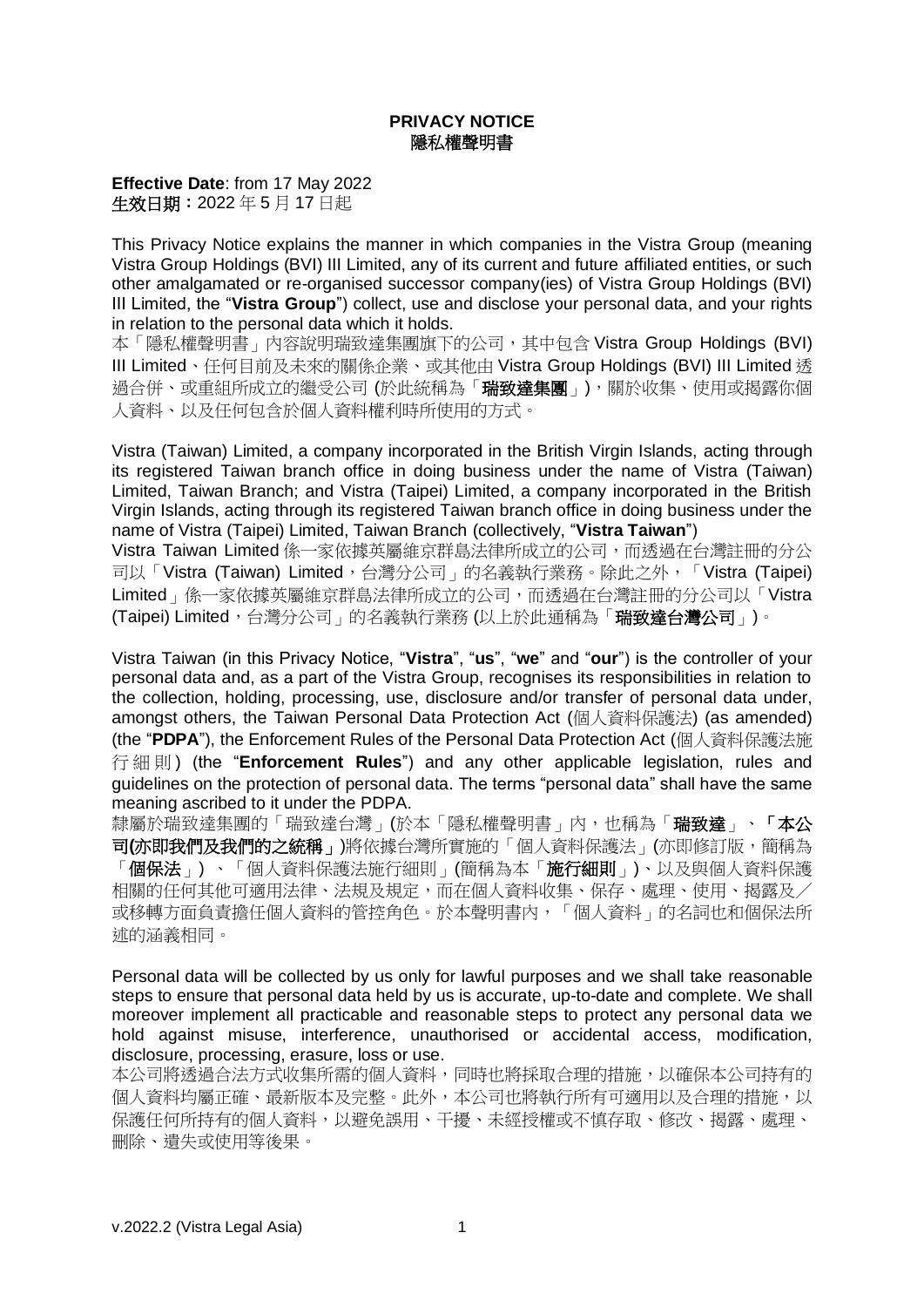If we engage another party to process any personal data held by us, we shall adopt contractual or other means to ensure that such party complies with all applicable data protection laws and this Privacy Notice. We shall only use personal data for the purposes for which your personal data was originally collected and as further detailed herein. Such party that obtains/receives personal data from us shall be subject to its own separate and primary privacy obligations under Taiwan law.

若本公司須配合任一方處理本公司持有的個人資料時,本公司將採取合約性或其他措施,以確 保該方也將遵守所有可適用資料保護法、以及本「隱私權聲明書」所述之要求;此外,本公司 將針對個人資料原有收集用途以及本聲明書所述的用途,而使用你的個人資料。若須從本公司 取得/接收個人資料時,本公司也將要求該方遵守其依照台灣法律所需履行的個別及主要隱私 權義務。

We will use your personal data only in accordance with this Privacy Notice. Vistra may update this Privacy Notice from time to time. We advise you to periodically review this Privacy Notice to be informed of how Vistra is protecting your privacy. To the extent required by law, we will notify all eligible data breaches to the Personal Data Protection Office under the National Development Council (國家發展委員會的個人資料保護專案辦公室) (the "**PDPO**") and all affected individuals.

本公司將依據本「隱私權聲明書」使用你的個人資料,且瑞致達也得隨時更新本「隱私權聲明 書」。此外,本公司也請你定期檢視本「隱私權聲明書」之內容,以便得知瑞致達將如何保護 你的本隱私權。依據法律規定,本公司將經確認的資料違反行為,通報給國家發展委員會的 「個人資料保護專案辦公室」(簡稱為「個**資辦**」)、以及所有受到影響的任何人員。

This Privacy Notice outlines Vistra's practices and the choices you have concerning the collection and use of your personal data. This Privacy Notice should be read together with the applicable terms and conditions, terms of engagement, or service agreements of the relevant service or website provided by Vistra (the "**Terms and Conditions**"), provided that, in the event of any inconsistency between this Privacy Notice and the Terms and Conditions concerning matters relating to personal data, the Terms and Conditions shall prevail.

本「隱私權聲明書」通盤說明個人資料收集和使用方面,你可採取的措施及選擇。除此之外, 本「隱私權聲明書」也須配合由瑞致達所提供服務或網址所述的可適用條款與條件、參與條款 或服務協議書 (於此統稱為「條款與條件」) 而使用;若本「隱私權聲明書」和上述與個人資 料情事相關的「條款與條件」之間產生任何差異時,將以「條款與條件」為準。

This Privacy Notice supersedes any previous Privacy Notice or equivalent which you may have been provided with or seen prior to the Effective Date stated above.

本「隱私權聲明書」得取代上述生效日期前,由你所擁有或所見到的任何既有「隱私權聲明書」 或同等文件。

## **Queries, Complaints and Contact Details** 查詢、申訴及聯絡細節

Requests for disclosure, access, correction, complaints, deletion, review or other queries relating to how your personal data is processed should be addressed to us via the contact details set forth below:

於請求揭露、存取、更正、申訴、刪除、檢視或提出與個人資料處理方式相關的其他查詢時, 請透過以下所述的聯絡細節告知本公司:

Address: 地址: Room 505, 5F

v.2022.2 (Vistra Legal Asia) 2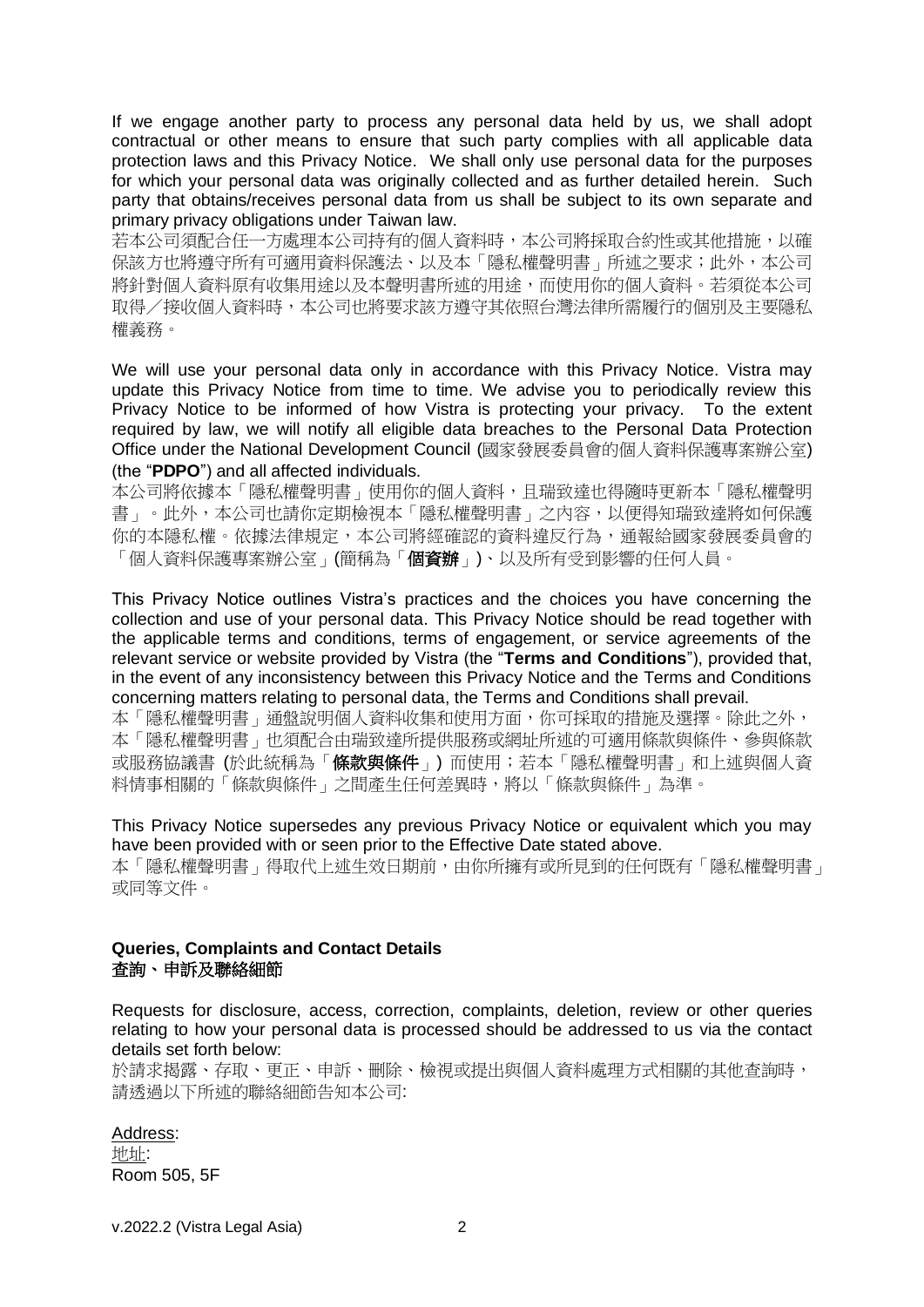No. 131, Sec. 3, Min-Sheng East Road Taipei 105 Taiwan 台灣台北市 105 民生東路三段 131 號 5 樓 505 室

Telephone: +886 2 2718 2222 電話: +886 2 2718 2222

Email: [Privacy@vistra.com](mailto:Privacy@vistra.com) 電子信箱: [Privacy@vistra.com](mailto:Privacy@vistra.com)

To ensure the integrity and safety of personal data, Vistra will only disclose such data to you if our internal procedures are satisfied. Depending on the nature of your request, we may ask you to complete a personal data request form. To the extent permitted by applicable laws and regulations, we reserve the right to refuse unreasonable requests (for example, requests which infringe the privacy of others). To the extent permitted by applicable laws and regulations, we reserve the right to charge a reasonable fee for the cost of processing any request. All requests will be handled in a reasonable period of time.

為確保個人資料的完整性及安全性,瑞致達僅會在符合內部程序情況下,向你提供相關的資料。 根據你的請求性質,本公司會請你填寫一份個人資料申請表。同時在可適用法律及規定許可情 況下,本公司將保留拒絕任何無理請求之權利(例如侵犯其他人員隱私權的請求)。除此之外, 在可適用法律及規定許可情況下,本公司也將根據處理任何請求的成本,而保留收取合力費用 之權利,且本公司也將在合理期間內,處理所有的請求。

# **Data Request and Access Rights to Personal data** 與個人資料相關的資料請求及存取權

Where applicable, under the PDPA or any other applicable data protection laws, you may have the right:

若可適用時,依據個保法或任何其他可適用資料保護法律之規定,你可享有以下所述的權利:

- to obtain access to, and copies of, the personal data that we hold about you; 根據所需之份數存取由本公司所持有和你相關的個人資料副本;
- to require that we cease processing your personal data if there is any dispute over the accuracy of the personal data;

若對於個人資料正確性有任何疑問時,要求本公司停止處理你的個人資料;

- to require us not to send you marketing communications; 要求本公司停止向你傳送行銷訊息;
- to require us to delete your personal data; 要求本公司刪除你的個人資料;
- to raise a complaint with the relevant competent authorities for any breach of the PDPA; and

向主管單位提出申訴,請求處理違反個保法之任何行為;及

• to require us to correct the personal data we hold about you if it is incorrect or supplement the personal data. 若發覺個人資料不正確或須補充時,要求本公司更正由其所持有和你相關的個人資 料。

Please note that the above rights (if applicable) are not always absolute, and we may be entitled to refuse requests where exceptions apply in accordance with applicable laws and regulations.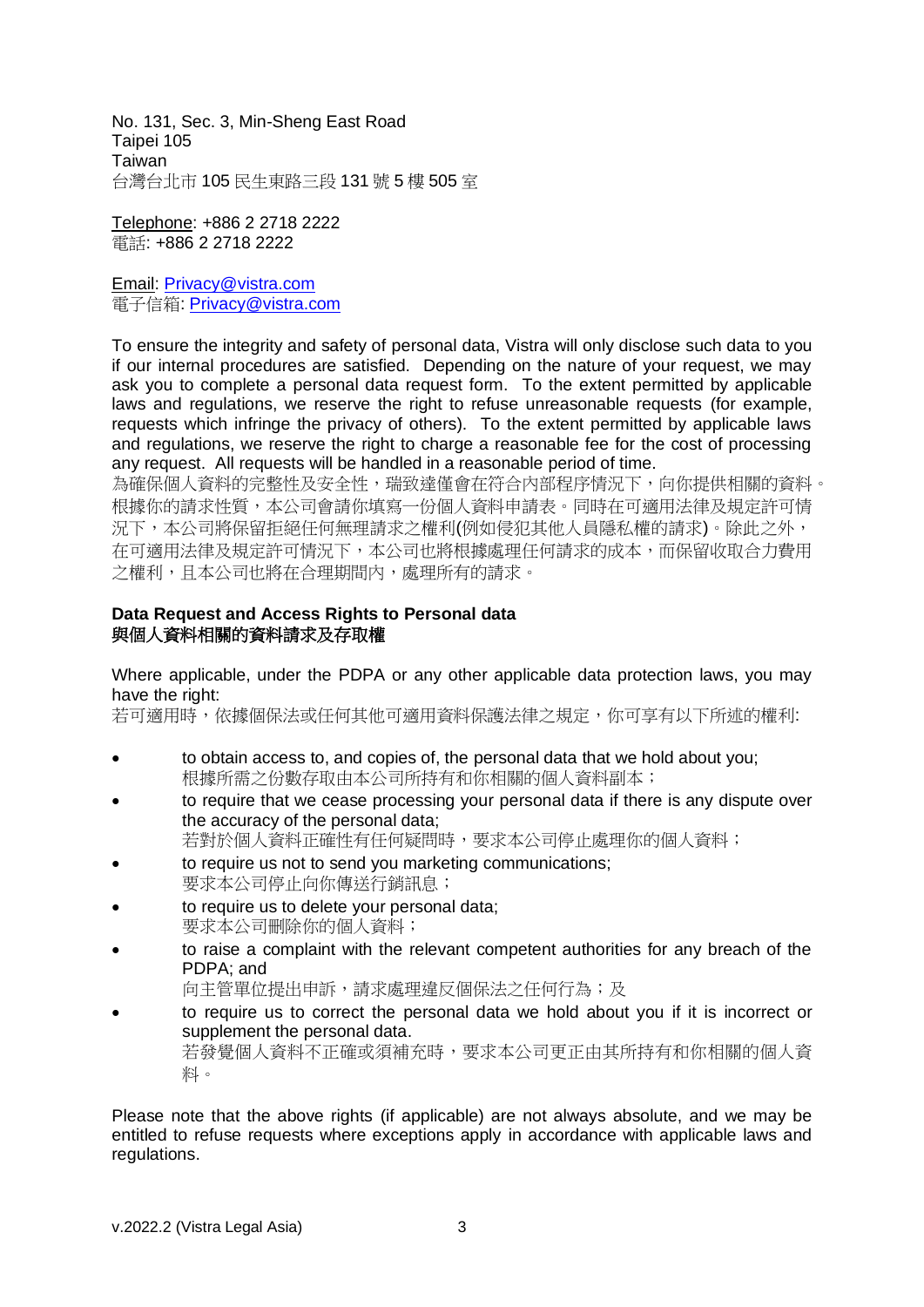請注意上述的權利(若可適用時),並非全部屬於絕對性質,因此,本公司也將有權拒絕可適用 法律及規定所述的除外事項。

Requests for access, correction, complaints, or other queries relating to how your personal data is processed should be addressed to us via the contact details set out under the heading "Queries and Contact Details" above. You may also contact the PDPO directly (for more details, please revert to the following website:

於請求存取、更正、申訴、或提出與個人資料處理方式相關的其他查詢時,請透過上述「查詢 及聯絡須知」標題所提供的聯絡細節告知本公司。你也可直接和個資辦聯絡 (有關其他資料, 請瀏覽以下的網址:

[https://www.ndc.gov.tw/en/Content\\_List.aspx?n=F01BA39CDAD39B01\)](https://www.ndc.gov.tw/en/Content_List.aspx?n=F01BA39CDAD39B01)。

If you are located in the European Union ("**EU**") and the EU General Data Protection Regulation applies:

若你的工作地點在歐盟(**EU**)境內,將適用於「歐盟一般資料保護規定」:

- please refer to the EU regulator in the jurisdiction where you are located (in the EU) to find out more about your rights; and 若需瞭解和你相關的其他權利,請參閱工作地點(歐盟境內)管轄區域的歐盟規定;以及
- you can also make a complaint to a local EU regulator in the jurisdiction where you are located if you are not satisfied with how we are processing your personal data. 若對於本公司處理你的個人資料方式認為不滿意時,也可向工作地點管轄區域本地的歐 盟立法機關提出申訴。

# **How we process, handle and collect your data** 本公司如何處理、運用和收集你的資料**?**

We may process, handle and collect your personal data in a number of ways, for example: 本公司得透過各種方式處理、運用和收集你的資料,例如:

- from the information you provide to us when you meet us; 根據你和本公司洽談時,所提供的資料;
- from information about you provided to us by your company or an intermediary; 根據你的公司或仲介商,向本公司所提供和你相關的資料;
- when you communicate with us by telephone, fax, email or other forms of electronic communication. In this respect, we may monitor, record and store any such communication;

若透過電話、傳真、電子郵件或其他電子通訊表格和本公司聯絡時,本公司得監視、紀 錄及儲存任何此項通訊資料;

• when you complete (or we complete on your behalf) client on-boarding or application or other forms;

若已填寫(或由本公司代行)客戶入職或申請或其他表格時;

- from other companies in the Vistra Group; 從瑞致達集團的其他公司取得;
- from your agents, advisers, intermediaries, and custodians of your assets; and 從你的資產代理商、顧問、仲介商以及監護人取得;以及
- from publicly available sources or from third parties, most commonly where we need to conduct background checks about you. 若從公開資源或從第三方取得時,本公司必須檢查與你相關的背景資料。

# **The categories of personal data we may collect**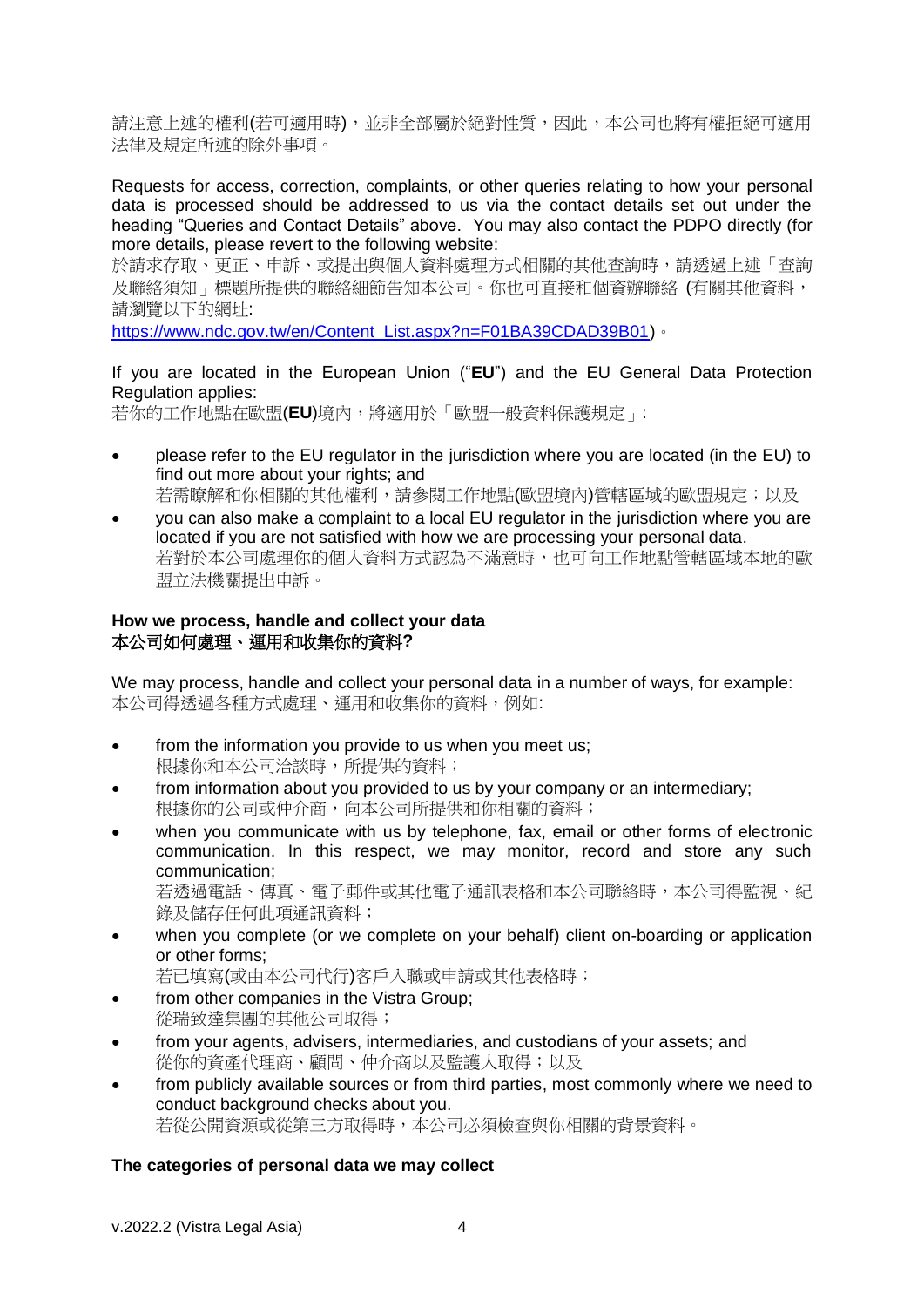# 本公司可收集的個人資料類別

We may collect the following categories of personal data about you: 本公司可收集的個人資料,將包括下列所述的類別:

• your name and contact information, such as your home or business address, email address and telephone number;

你的姓名及聯絡資料,例如你的住所或商業地址、電子信箱位址以及電話號碼;

- biographical information which may confirm your identity including your date of birth, tax identification number and your passport number or national identity card details, country of domicile and/or your nationality; 與個人身分相關的說明性資料,例如出生日期、稅捐識別號碼及護照號碼、或國家身分 卡資料、戶籍所在國家及或國籍;
- information relating to your financial situation such as income, expenditure, assets and liabilities, sources of wealth, as well as your bank account details; 與個人財務狀況相關的資料,例如收入、支出、資產、債務、收入來源、以及銀行帳戶 細節;
- information about your knowledge and experience in the investment field; 與個人在投資領域知識和經驗相關的資料;
- an understanding of your goals and objectives in procuring our services; 取得本公司服務時,對於目標及目的的瞭解程度;
- information about your employment, education, family or personal circumstances, and interests, where relevant, as may be necessary and required from time to time; 必要以及隨時所需提供,和你個人相關的僱用、教育、家庭或個人情況以及興趣(若相關 時)相關的資料;
- information to assess whether you may represent a politically exposed person or money laundering risk; and
	- 評估你是否代表重要政治性職務人員或可能牽涉洗錢風險時,所需參考的資料;及
- any other personal data you may decide to share with us or any member of the Vistra Group.

你認為能和本公司或瑞致達集團任何成員分享的其他個人資料。

## **The purpose for processing your personal data (other than with your consent), how we use that personal data and the parties with whom we may share it**  個人資料處理之目的**(**獲得你的許可之前**)**、本公司如何使用此項個人資料、以及得與本公司分 享該項資料的人員

# Performance of a contract

合約之履行

We may process your personal data because it is necessary for the performance of our obligations under Terms and Conditions or any other contract, or in order to take steps at your request prior to entering into Terms and Conditions or any other contract. 若本公司須依據「條款及條約」或任何其他合約履行應盡之義務,或需在簽訂「條款及條約」 或任何其他合約之前,根據你的要求而採取任何措施時,本公司得處理你的個人資料。

In this respect, we may use your personal data for the following purposes: 於此情況下,本公司得針對下列之目的,而使用你的個人資料:

• to prepare a proposal regarding the services we offer; 針對本公司所提供的服務,擬定建議書;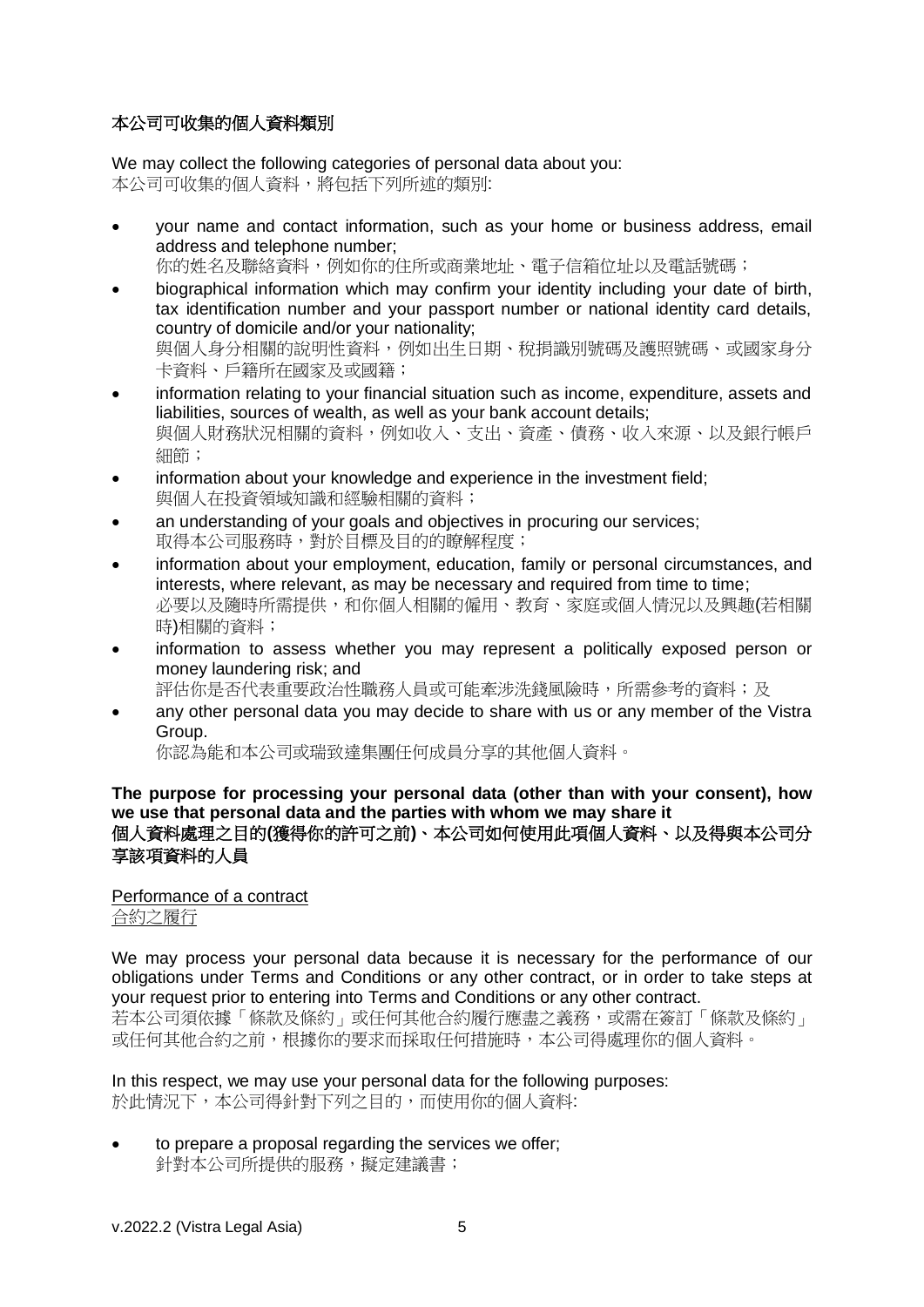- to provide the services as set out in our Terms and Conditions or as otherwise agreed with you or our relevant contracting party from time to time; 根據本公司「條款及條件」所述、或和你或其他簽約方所同意的方式,隨時提供所要求 的服務;
- to deal with any complaints or feedback you may have; or 回應你可能提出的任何申訴或回饋;或
- for any other purpose for which you provide us with your personal data. 執行你將個人資料給本公司所預期之任何目的。

In this respect, we may share your personal data with, or transfer it to, the following parties: 於此情況下,本公司得將你的個人資料分享或傳送給下列各方:

- your agents, advisers, intermediaries, and custodians of your assets who you tell us about;
	- 你提供給本公司的資產代理商、顧問、仲介商以及監護人;
- third parties whom we engage to assist in delivering the services to you, including other companies in the Vistra Group; 透過本公司接洽,而將服務交送給你的第三方,包括瑞致達集團內的其他公司;
- our professional advisers where it is necessary for us to obtain their advice or assistance, including lawyers, accountants, tax advisers, IT or public relations advisers;

本公司的專業諮詢人員,藉以取得他們的建議或協助,其中包括律師、會計師、稅捐顧 問、資訊科技(IT)或公共關係顧問;

- other third parties such as intermediaries who we introduce to you. We will wherever possible tell you who they are before we introduce you; and 由本公司推薦給你的其他第三方,例如仲介商;且於可能時,本公司將在推薦之前,向 你告知他們的身分;及
- our data storage providers and any other software providers that we require to perform our services.

本公司於執行服務時,所聘用的資料儲存提供商或任何其他軟體提供商。

# Legitimate interests

合法權益

We may also process your personal data because it is necessary for our legitimate interests, or sometimes where it is necessary for the legitimate interests of another person, provided such is in compliance with the PDPA. For instance, our legitimate interests may be as regards to suspected unlawful activity or misconduct of a serious nature, for the establishment, exercise, or defence of a legal claim or for the purposes of a confidential alternative dispute resolution process.

於維護本公司合法權益或須維護任何其他人員合法權益時,本公司得處理你的個人資料,但將 依個保法的規定而執行。例如,本公司的合法權益得包含懷疑會導致嚴重後果的違法行為或不 當行為,藉以提出、運用法定求償或執行相關之辯護,或執行機密性訴訟外紛爭解決程序。

In this respect, we use your personal data for the following purposes:

於此情況下,本公司將使用你的個人資料以執行下列之目的:

- for marketing to you, provided in compliance with the PDPA. In this respect, see the separate section on "Marketing" set out below; 依據個保法所述之要求,向你提供服務。關於此點,請參閱以下所述與「行銷」相關的 章節;
- training our staff or monitoring their performance;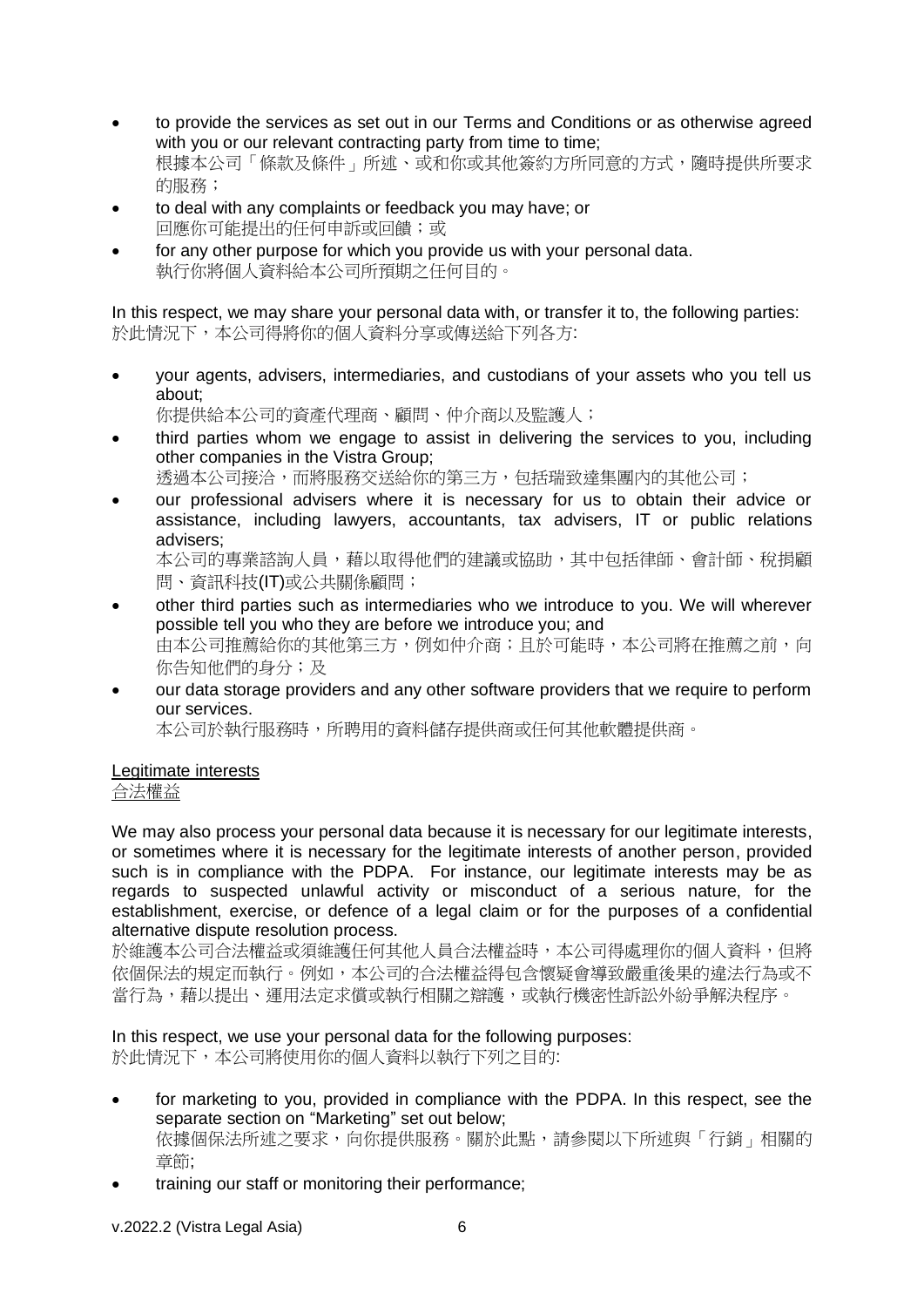訓練本公司的員工或監督他們的表現;

- for the administration and management of our business, including recovering money owed to us, and archiving or statistical analysis; 執行本公司業務的指導和管理,包括收回積欠本公司的款項,以及建檔或執行統計性分 析;
- seeking advice on our rights and obligations, such as where we require our own legal advice; and

尋求和本公司權利與義務相關的建議,例如可向本公司提供法律建議的機構;及

• defending a claim against us or prosecuting or making a claim against you or a third party.

保護本公司免受求償、或向你或其他第三方提出訴訟或求償。

# With respect to the purposes listed above, we may share your personal data with, or transfer it to, the following parties:

執行以上所述的各項目的時,本公司得將你的個人資料分享或傳送給下列各方:

• your agents, advisers, intermediaries, and custodians of your assets who you tell us about;

你提供給本公司的資產代理商、顧問、仲介商以及監護人;

• third parties whom we engage to assist in delivering the services to you, including other companies in the Vistra Group;

透過本公司接洽,而將服務交送給你的第三方,包括瑞致達集團內的其他公司;

• our professional advisers where it is necessary for us to obtain their advice or assistance, including lawyers, accountants, tax advisers, IT or public relations advisers;

本公司的專業諮詢人員,藉以取得他們的建議或協助,其中包括律師、會計師、稅捐顧 問、資訊科技(IT)或公共關係顧問;

- our bankers, insurers and insurance brokers; 本公司的銀行業者、保險公司以及保險經紀商;
- other third parties such as intermediaries who we introduce to you. We will wherever possible tell you who they are before we introduce you; 由本公司推薦給你的其他第三方,例如仲介商;且於可能時,本公司將在推薦之前,向 你告知他們的身分;
- our data storage providers and any other software providers that we require to perform our services; and
	- 本公司於執行服務時,所聘用的資料儲存提供商或任何其他軟體提供商;及
- third parties and their advisers where those third parties are acquiring, or considering acquiring, all or part of our business.

其他第三方於取得或即將取得本公司全部或部分業務時,相關的第三方或其顧問。

## Legal obligations 法律義務

We may also process your personal data for our compliance with a legal or regulatory obligation.

本公司也得依據法律性或規範性義務,處理你的個人資料。

In this respect, we will use your personal data for the following: 於此情況下,本公司將使用你的個人資料以執行下列:

• to meet our compliance and regulatory obligations, such as compliance with antimoney laundering laws; or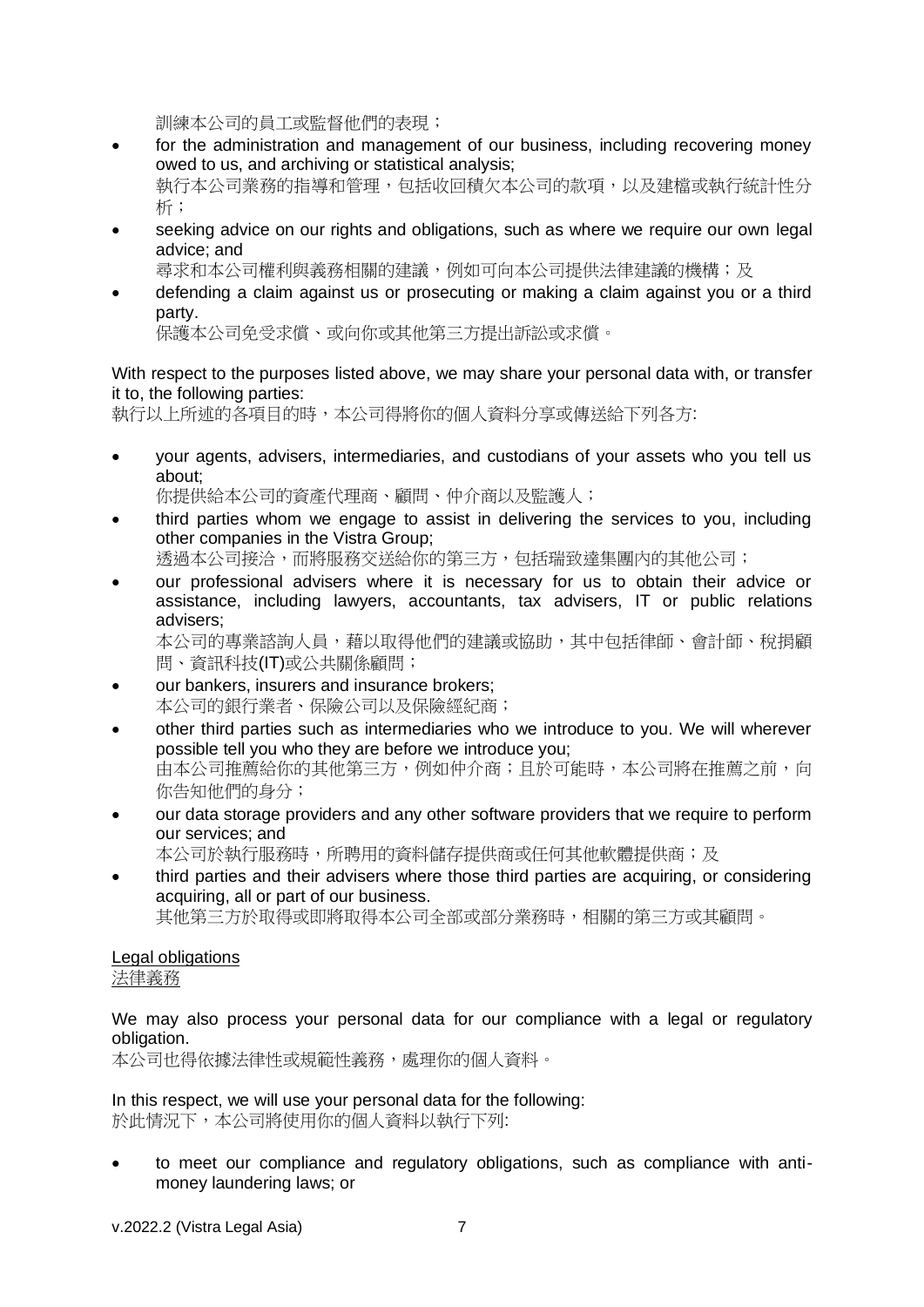履行本公司守規性及規範性義務,例如符合防止洗錢法律;或

• as required by tax authorities or any competent court or legal authority. 履行稅捐機關或任何主管法院或立法機關之要求。

With respect to the obligations above, we may share your personal data with the following parties:

關於上述的義務,本公司得將你的個人資料分享給下列各方:

- our advisers where it is necessary for us to obtain their advice or assistance; 本公司的諮詢人員,藉以取得他們的建議或協助;
- our auditors where it is necessary as part of their auditing functions; 本公司的稽核人員,藉以執行與之相關的稽核任務;
- third parties who assist us in conducting background checks: 協助本公司執行背景調查的第三方;
- other companies in the Vistra Group; 瑞致達集團內的其他公司;
- relevant regulators or law enforcement agencies where we are required to do so. 本公司依規定所需分享的相關立法機構或執法單位。

# **Marketing**

行銷

From time to time, we, or other members of the Vistra Group, may send you marketing communications about additional services we provide which may be relevant to you, as well as other information in the form of alerts, newsletters and invitations to events or functions which we believe might be of interest to you.

於必要時,本公司或瑞致達集團其他成員得針對向你所提供的額外服務,傳送與之相關的行銷 訊息;此外,本公司也將透過警示、新聞稿、邀請參與活動或作業等方式,提供你可能想獲知 的其他資料。

We, or other members of the Vistra Group, may communicate this to you in a number of ways including by post, telephone, email, SMS or other digital channels.

本公司或瑞致達集團其他成員,得透過郵件、電話、電子郵件、簡訊或其他數位管道等方式, 向你提供上述的行銷訊息。

If you receive marketing communications from us but do not wish to receive them in the future, you may opt out of receiving them at any time, free of charge, by the following applicable means:

若你已從本公司收到上述的行銷訊息,但不想於未來再收到時,可透過下列方式於任何時間免 費拒絕接收這些訊息:

• unsubscribing by following the "Reply To" instructions contained in the marketing text message:

透過行銷訊息內文所述的「回復」指示,取消訂閱;

- following the unsubscribe instructions or hyperlink in the email; 透過電子郵件所述的取消訂閱指示或超鏈結;
- following the unsubscribe instructions in the applicable mobile application; 透過相關行動應用系統內的取消訂閱指示;
- notifying us that you no longer wish to receive marketing communications when receiving our marketing calls; or 於收到本公司行銷電話時,告知本公司不想再收到行銷訊息;或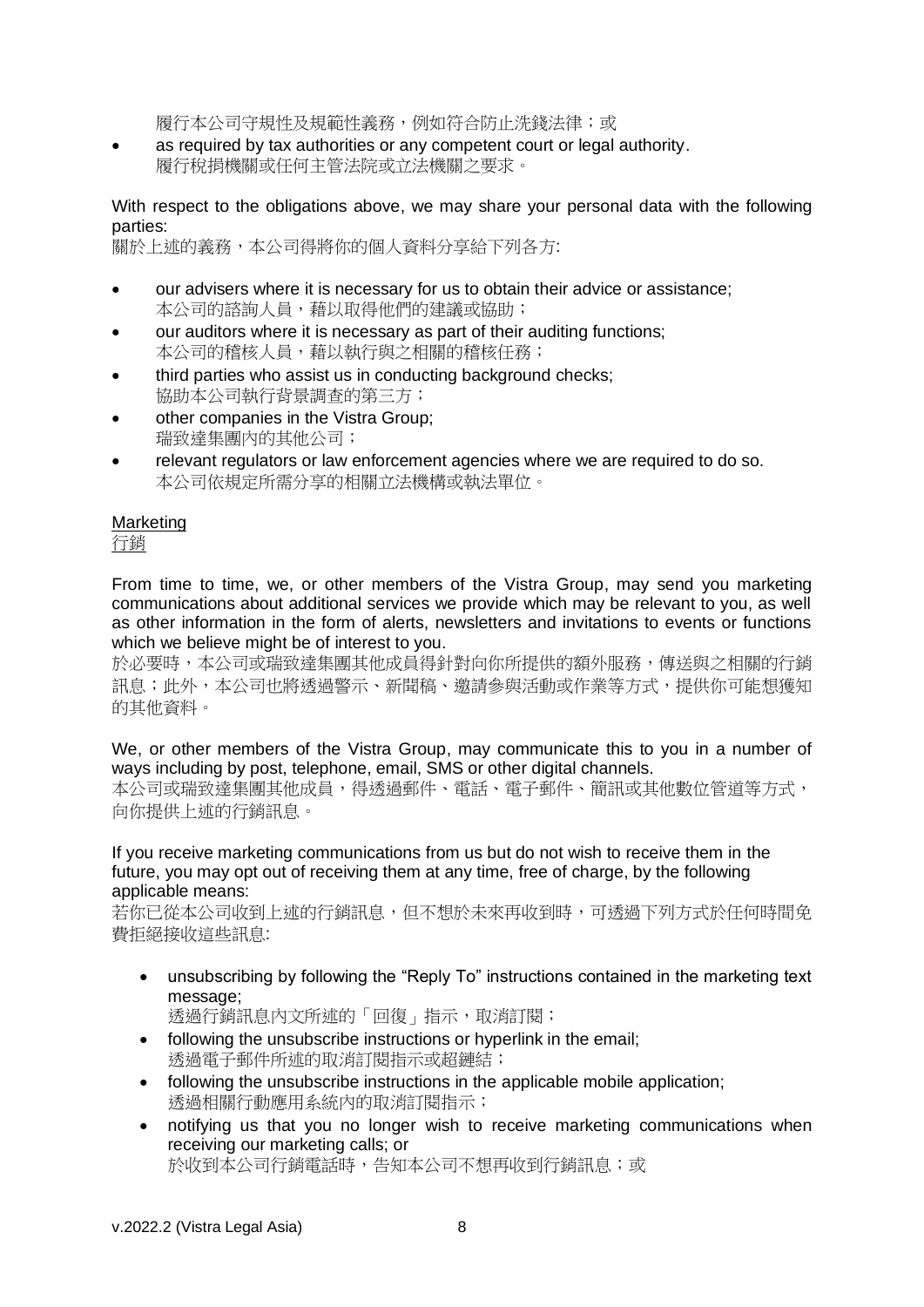• contacting us via the contact details set out under the heading "Queries and Contact Details" stated above to tell us that you no longer wish to receive marketing communications through any channel. 透過上述「查詢及聯絡須知」標題所提供的聯絡細節和本公司聯絡,藉以告知本公司 你不想再透過任何管道接收行銷訊息。

We may issue service-related announcements to you when necessary (e.g. new laws, regulations or compliance requirements). You may not be able to opt out of these announcements which are service-related and not promotional in nature.

必要時,本公司得將向你傳送服務相關的公告(例如最新版本法律、規定或守規要求)。此時, 你不得拒絕接收與服務相關、以及非促銷性質的公告。

#### **Withdrawal of Consent** 取消同意

If you have given your consent and you wish to withdraw it at any time, please unsubscribe and opt out as outlined above or contact us via the contact details set out under the heading "Queries and Contact Details" above.

若你已做出同意,但想在任何時間將其取消時,請依據以上所述方式取消訂閱或拒絕接收,或 者也可透過上述「查詢及聯絡須知」標題所提供的聯絡細節和本公司聯絡。

# **Transfer and processing of your personal data cross-border** 個人資料的跨境傳送及處理

We may transfer, store, or process your personal data in locations outside the jurisdiction in which you are based ("**Jurisdiction**"). Where the countries to which your personal data is transferred do not offer an equivalent level of protection for personal data to the laws of the Jurisdiction, we will ensure that appropriate and reasonable safeguards and security measures are put in place. We will use appropriate and reasonable data security safeguards, use contractual confidentiality terms and agreements with third parties, ensure that the applicable country has equivalent data protection laws, or seek your explicit consent to the transfer of your personal data to a place outside the Jurisdiction (each time as applicable).

本公司得在你工作地點(管轄區)管轄權以外的其他地點,進行你個人資料的傳送、儲存或處理。 若傳送個人資料的國家,無法提供(管轄區)法律所規定的同等個人資料保護等級時,本公司將 確保已建立一套適當且合理的保護及安全措施。本公司不但將運用適當且合理的安全保護措施, 同時也將配合第三者執行合約機密性條款與條件,藉以確保相關的國家以具備同等的資料保護 法律,或從你取得明確的同意,以便將你的個人資料傳送至「管轄區」以外的地點(根據每次 的實際情況而定)。

# Transfer and processing of your personal data outside Taiwan 於台灣境外傳送及處理個人資料

# Where we transfer your personal data from Taiwan, it will only be transferred on one of the following bases:

本公司若須從台灣地區傳送你的個人資料,僅能根據下列任何方式而傳送:

- the country that we send the personal data to in our view provides an adequate level of protection for personal data; 根據本公司的觀點,確認傳送個人資料的國家已具備足夠的個人資料保護等級;
- the recipient has entered into an appropriate contract with us: and/or 收件人已和本公司簽訂適當之合約;及/或
- you have consented to the transfer.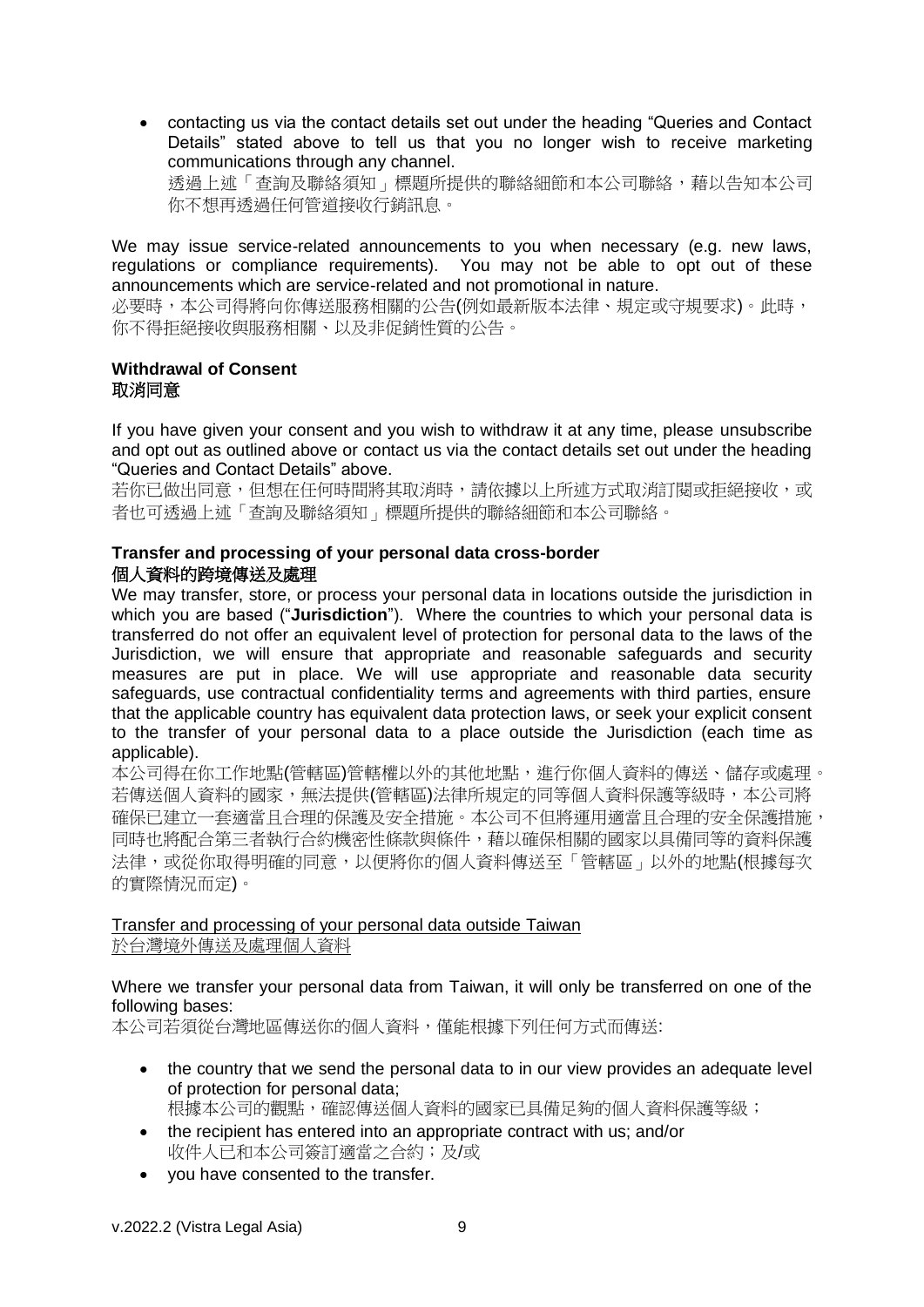#### 你已同意此項傳送。

#### Questions

提問

To find out more about transfers by us of your personal data and the countries concerned you can contact us via the contact details set out under the heading "Queries and Contact Details" above.

若欲獲知本公司傳送你個人資料以及相關國家的其他細節,請透過上述「查詢及聯絡須知」標 題所提供的聯絡細節和本公司聯絡。

#### **Cookies Cookies**

Our website uses cookies to improve your experience on our website. For full details on how cookies are used, please see our [Cookie Policy.](https://www.vistra.com/privacy)

本公司的網站使用「cookies 暫存檔」,以改善你使用本公司網站的體驗。有關如何使用 「cookies」的完整說明,請參閱本公司的 Cookie 政策。

#### **Retention of your data** 保留你的資料

Should your account or relationship with us be cancelled or terminated or have otherwise expired at any time, we shall cease processing your personal data as soon as reasonably practicable following such cancellation or termination, provided that we may keep copies of your data as is reasonably required for archival purposes, for use in relation to any actual or potential dispute, for the purpose of compliance with applicable laws and regulations or for the purpose of enforcing any agreement we have with you, for protecting our rights, property or safety, or the rights, property or safety of our employees, and for performing or discharging any functions, obligations and responsibilities we may have. We may also continue processing your personal data for our legitimate interests, as further detailed in this Privacy Notice.

若須取消或終止你的帳戶或和本公司的關係,或上述帳戶或關係效期已屆滿時,在上述的取消 或終止後,本公司將以合理方式,盡快停止處理你的個人資料。在此情況下,本公司將保留合 理歸檔所需份數的資料,藉以處理任何已發生或可能發生的紛爭、符合相關法律及規定之要求; 或執行本公司和你之間的任何協議;或保護本公司權利、財產或安全;或本公司員工的權利、 財產或安全;或執行或履行本公司可能具備的任何功能、義務及責任。除此之外,本公司也得 根據本「隱私權聲明書」所述,繼續處理你的個人資料,從而維護本公司的合法權益。

#### Storage and third parties 儲存及第三方

Vistra may store your personal data for processing in our local servers and Vistra Group databases, or use third party cloud vendors and data processors where we have contractual security measures and reassurances of appropriate security measures in place for as long as it is necessary or required in order to fulfill legal, contractual or statutory obligations or for the establishment, exercise or defense of legal claims, and in general where we have a legitimate interest for doing so (please also note the provisions under "Transfer and processing of your personal data cross-border" above in this regard). In particular:

瑞致達得儲存你的個人資料,以便透過本公司內部伺服器以及瑞致達集團資料庫,或在必要或 需要時,根據本公司所簽訂的安全措施合約、以及相關安全措施的再保證合約,而透過第三方 雲端廠商及資料處理器進行處理,藉以履行合法性、合約性或規範性之義務;或為了維護本公